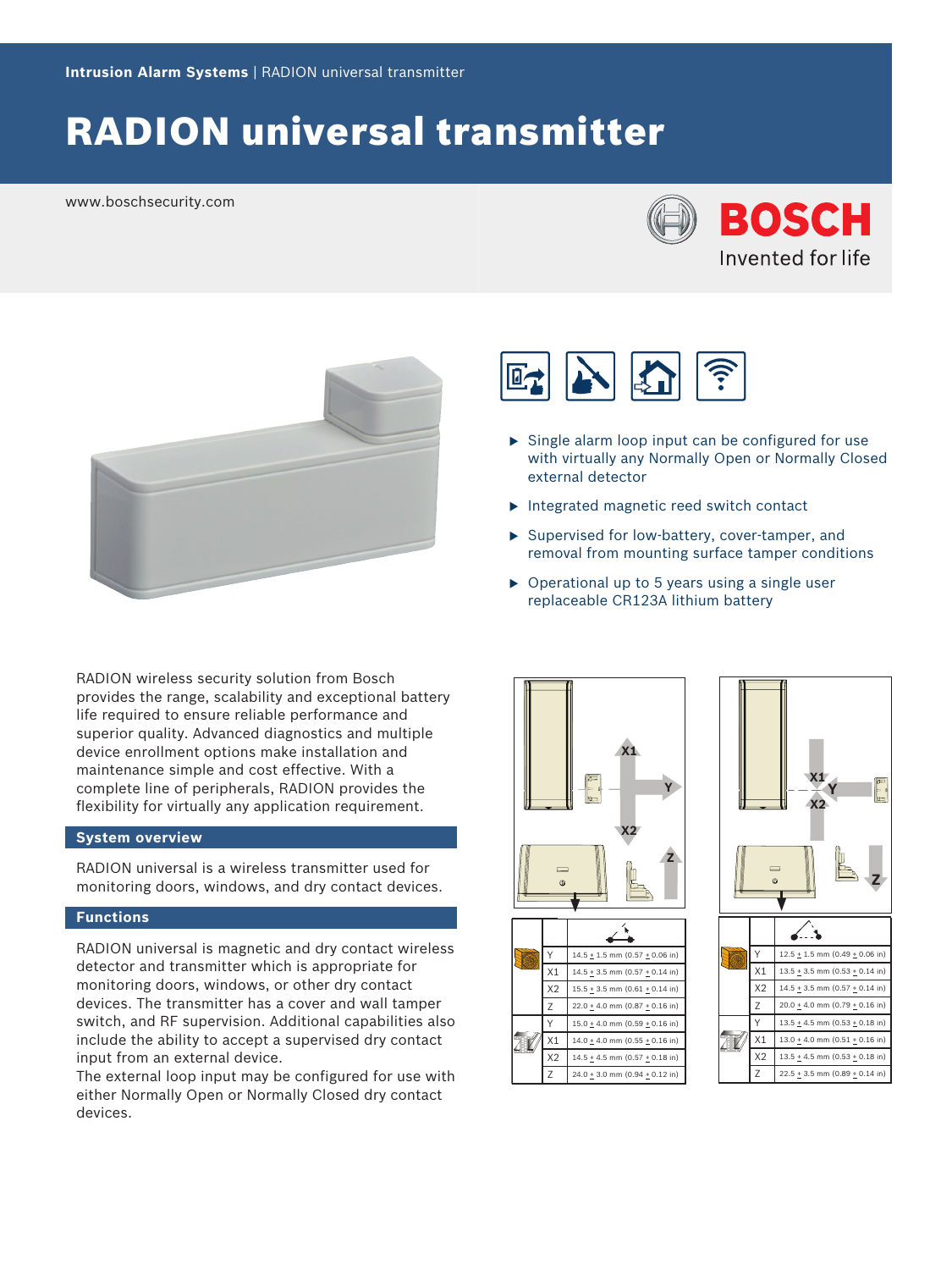#### **Certifications and approvals**

| <b>Region</b> | <b>Certificate</b>                                                                                                                                                                                                                                                                                                                                                                                                                                                                                                          |
|---------------|-----------------------------------------------------------------------------------------------------------------------------------------------------------------------------------------------------------------------------------------------------------------------------------------------------------------------------------------------------------------------------------------------------------------------------------------------------------------------------------------------------------------------------|
| US            | UL 365 - Police Station Connected Burglar Alarm<br><b>Units and Systems</b><br>UL 609 – Local Burglar Alarm Units and Systems<br>UL 634 - Connectors and Switches for use with<br>Burglar Alarm Systems<br>UL 636 - Holdup Alarm Units and Systems<br>UL 985 - Household Fire Warning System Units<br>UL 1023 - Household Burglar Alarm System Units<br>UL 1076 - Proprietary Burglar Alarm Units and<br><b>Systems</b><br>UL 1610 – Central Station Burglar Alarm Units<br>FCC Part 15<br>Classified to ANSI/SIA CP01-2010 |

| <b>Region</b> | <b>Regulatory compliance/quality marks</b> |                                                                                                                                                                              |
|---------------|--------------------------------------------|------------------------------------------------------------------------------------------------------------------------------------------------------------------------------|
| Australia     | <b>RCM</b>                                 | [RFUN]                                                                                                                                                                       |
| Germany       | <b>NdS</b>                                 | H116003 [AMAX 2100/3000, RFRC-<br>OPT, RFUN, RFDW-RM, RFDW-SM,<br>RFPR-12, RFDL-11, RFKF-TB, RFKB-FB]                                                                        |
| Europe        | C <sub>F</sub>                             | EMC, LVD, R&TTE, RoHS [RFUN]                                                                                                                                                 |
|               | EN5013<br>1                                | EN-ST-000158 [RFUN]                                                                                                                                                          |
| Belgium       | <b>INCFRT</b>                              | B-509-0073 [RADION RFUN]                                                                                                                                                     |
| Russia        | GOST                                       | FAC                                                                                                                                                                          |
| <b>USA</b>    | UL                                         | 20121213-BP1448 [RFUN-A]                                                                                                                                                     |
|               | <b>FCC</b>                                 | Part 15 Security/Remote Control Trans-<br>mitter 433.42 MH7                                                                                                                  |
| Canada        | IC.                                        | 1249A-RWSSFT [RFDW-SM-A, RFDW-<br>RM-A, RFBT-A, RFUN-A, RFKF-A, RFRP-<br>A, RFPR-12-A, RFPR-C12-A, RFSM-A,<br>RFPB-TB-A, RFPB-SB-A, RFKF-FB-A,<br>RFKF-TB-A, RFIN-A, RFGB-A1 |
| China         | CCC                                        | 2013031901000109 [RFUN-CHI]                                                                                                                                                  |
| <b>Brazil</b> | ANATEL                                     | 2750-13-1855 [RFUN-A]                                                                                                                                                        |
| Singapore     | iDA                                        | N0374-18 IMDA ESER Acknowledge-<br>ment of Registration for Bosch RFUN                                                                                                       |

#### **Installation/configuration notes**

#### **Mounting Considerations**

When installing the RADION universal magnetic assembly, it is advised to install the assembly so that the side of the magnet assembly is flush to the door or window area.

Mount the transmitter on an interior door or window frame, and the magnet assembly on the interior of the moving portion of the door or window. Ensure that the transmitter is protected from weather elements such as extreme temperatures, humidity, rain or snow.



Installation on metal surfaces can affect the RF propagation pattern of the radio transceiver.

Installing the plastic magnet cover flush against the door or window will prevent possible damage to the plastic magnet cover.

#### **Compatibility**

| Receivers: | B810 wireless receiver<br>(compatible with RFUN-A only)<br><b>RFRC-OPT wireless receiver</b><br>(compatible with RFUN only)<br>RFRC-OPT-CHI wireless receiver<br>(compatible with RFUN-CHI only) |
|------------|--------------------------------------------------------------------------------------------------------------------------------------------------------------------------------------------------|
|            |                                                                                                                                                                                                  |

#### **Technical specifications**

**Properties**

| Dimensions:<br>Transmitter | $33.02 \times 82.55 \times 19.5$ mm<br>$(1.30 \text{ in } x 3.25 \text{ in } x 0.76)$   |
|----------------------------|-----------------------------------------------------------------------------------------|
| Dimensions:<br>Magnetic    | 18.5 mm x 24.5 mm x 12.5 mm<br>$(0.72$ in x 0.97 in x 0.49 in)                          |
| Weight:                    | $0,094$ kg $(0.207$ lb)                                                                 |
| Power                      |                                                                                         |
| Power/Voltage:             | One CR123A Lithium battery, 3<br>VDC.                                                   |
| Battery life:              | Up to 5 years<br>Upon power-up, factory test<br>mode lasts for approximately 10<br>sec. |

#### **Environmental Considerations**

| Temperature:                                   | Functional range: $-10^{\circ}$ C to $+55^{\circ}$<br>$(+14°$ F to $+131°$ F)<br>UL only: $0^\circ$ C to +49 $^\circ$ C (+32 $^\circ$ F to<br>$+120^{\circ}$ F)<br>EN 50130-5 Class II only: $-10^{\circ}$ C<br>to 55° C (+14° F to +131° F<br>IP30/IK04 |
|------------------------------------------------|----------------------------------------------------------------------------------------------------------------------------------------------------------------------------------------------------------------------------------------------------------|
| <b>Fnvironment</b>                             | Complies with EN50130-5 Class<br>$\mathsf{II}$                                                                                                                                                                                                           |
| Relative Humidity:                             | Up to 93% non-condensing                                                                                                                                                                                                                                 |
| Cover and Wall Tamper Switch <sup>1</sup> :    | Transmits a tamper switch signal<br>when the detector is removed<br>from its base, or the unit is pulled<br>away from the wall.                                                                                                                          |
| Maximum distance between<br>sensor and magnet: | $<$ 12.7 mm (1/2 in)<br>Place the magnet on either side.<br>The base has marks to indicate<br>the positioning of the magnet.                                                                                                                             |